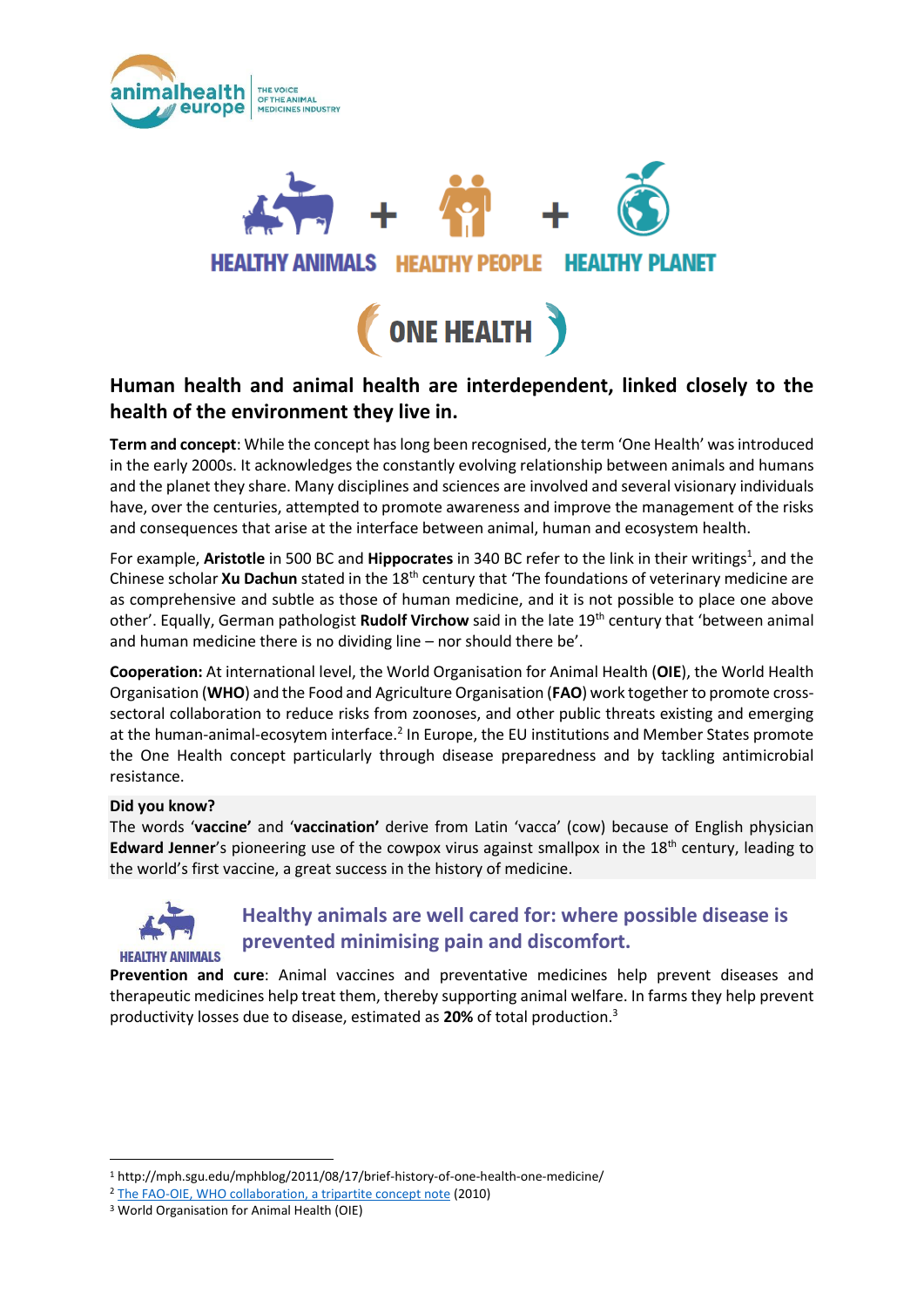#### **Did you know?**

- **More than 3 out of 5** Europeans believe **animals** have the same **right to receive medicines** as people. **4**
- **Mastitis treatment and vaccination** improves dairy cow health and welfare, and avoids a loss of **375 kg** in milk yield<sup>5</sup> and up to €182 economic losses per cow/year<sup>6</sup>.
- The **animal health industry invests** on average **8%** of its annual turnover **in research and development** to provide innovative medicines and vaccines to veterinarians, farmers and pet owners<sup>7</sup>.

**Responsible use**: Veterinarians, farmers, pet owners, pharmacists and animal medicines manufacturers work together across the EU to ensure good animal health and welfare, and to promote the responsible use of animal medicines**. 8**

#### **Did you know?**

Animal health stakeholders' joint efforts over the last 10 years to ensure responsible use, under the motto **'**as little as possible, as much as necessary', have been led by EPRUMA and should help maintain the future effectiveness of veterinary antibiotics.

**People and planet**: Healthy animals support people's **health and wellbeing**, economic viability of **livestock farming**, and **environment protection.**



#### **Healthy animals contribute to people's health and wellbeing. HEALTHY PEOPLE**

**Health**: The use of animal medicines and vaccines helps **reduce disease in people** by protecting them against diseases than can be transmitted between animals (mostly through wildlife) and people, called 'zoonoses'.

- **Salmonella**: Thanks to poultry vaccination, salmonella infections in people reduced **by 50%** over the last 10 years.<sup>9</sup>
- **Rabies**: Vaccination of both dogs and wildlife (foxes and racoons) has led to a considerable reduction of cases in animals in the EU, from almost 4,500 in 2003 to around 250 in 2017<sup>10</sup>. Animal vaccination contributes to a lower incidence of rabies in people, with only 3 imported cases reported in the EU in 2014.<sup>11</sup>

**Nutrition**: Providing **safe and nutritious food** is key to a healthy life. **Protein**, including meat, milk, eggs and fish, is a vital component of a healthy, nutritious diet. The WHO recommends a minimum protein intake of **48-56 grams** per day.<sup>12</sup>

### **Did you know?**

**More than 4 out of 5** Europeans agree that healthy farm animals produce **better quality products**, e.g. milk. $^{13}$ 

**Pets and our wellbeing**: Pets are seen as members of the family, and the health and wellbeing **benefits** of pet ownership are numerous.

• Pets can help children learn to be **responsible** and have a sense of **caring.**

 $\overline{\phantom{a}}$ 

<sup>4</sup>AnimalhealthEurope study on EU citizens' attitudes towards animal medicines (2016)

<sup>5</sup> Seegers, H, Fourichon, Ch. And Beaudeau, F. (2003) Production effects related to mastitis and mastitis economics in dairy cattle herds.

<sup>6</sup> Huijps, K., Hogeveen, H., Lam, T.J.G.M., Huirne, R.B.M. Preferences of cost factors for mastitis management among Dutch dairy farmers using adaptive conjoint analysis. Prev. Vet. Med. (2009).

<sup>7</sup>AnimalhealthEurope

<sup>8</sup> European Platform for the Responsible Use of Medicines in Animals (EPRUMA): www.epruma.eu

<sup>9</sup> European Food Safety Authority (EFSA)

<sup>10</sup> European Food Safety Authority (EFSA)

<sup>11</sup> [ECDC rabies annual epidemiological report 2016](https://ecdc.europa.eu/en/publications-data/rabies-annual-epidemiological-report-2016-2014-data) (2014 data)

<sup>12</sup> Enoughmovement.com

<sup>13</sup> AnimalhealthEurope study on EU citizens' attitudes towards animal medicines (2016).